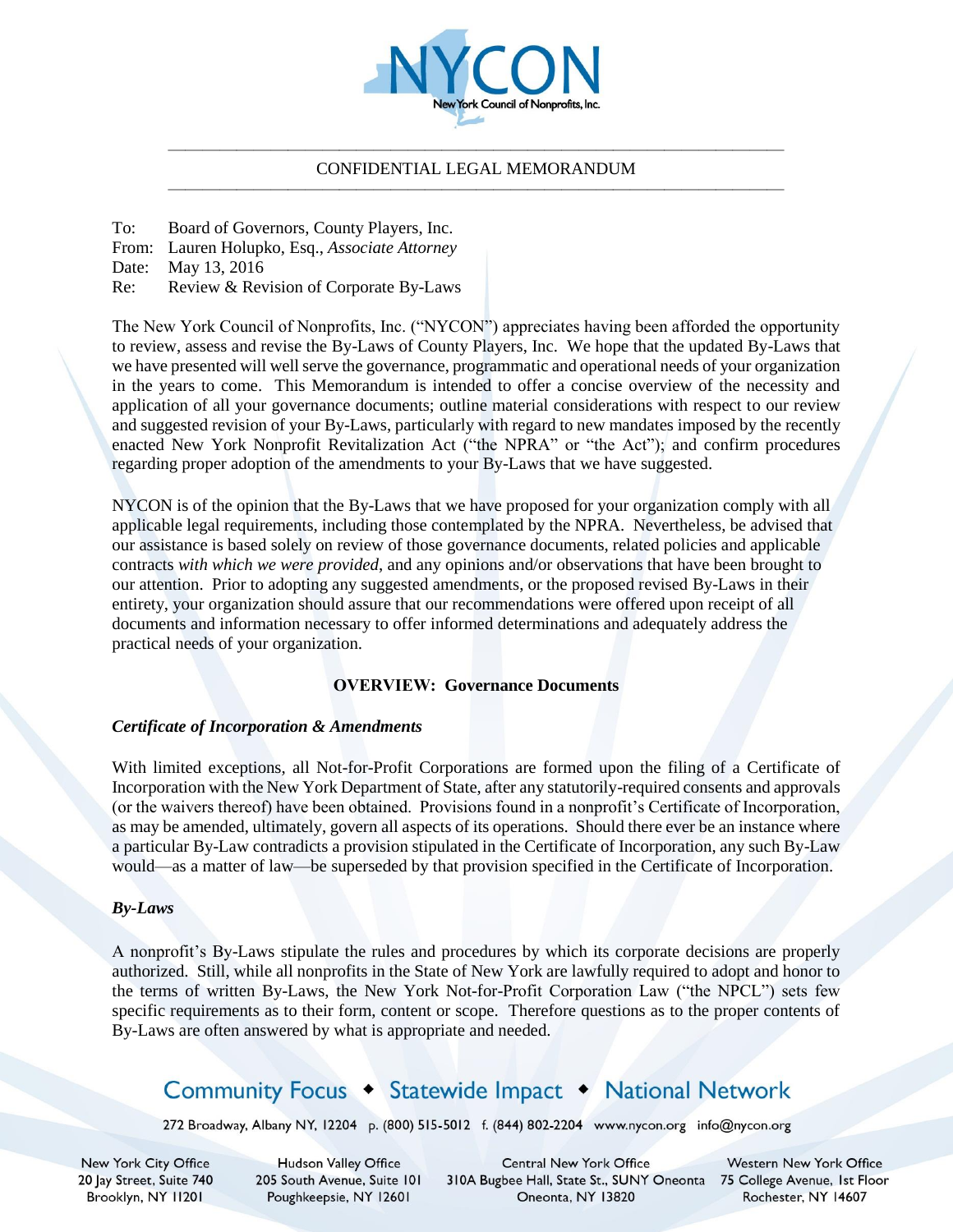#### **CONSIDERATIONS: Review, Assessment & Revision of By-Laws**

#### *NYS Nonprofit Revitalization Act Considerations*

The NPRA was the first major overhaul, in more than 40 years, of statutes applicable to the governance, finances, programs and affairs of nonprofit organizations in the State of New York. Most material NPRA provisions became law on July 1, 2014. While the Office of the Attorney General has offered verbal assurances that it will afford New York's nonprofits a reasonable opportunity to come into compliance with requirements of the Act, there are no guarantees and significant time has already elapsed since NPRAcompliance was lawfully required. As part of our assistance, NYCON paid particular attention to reviewing, assessing and revising your By-Laws, in order to assure that they considered, and appropriately addressed, all applicable NPRA-imposed obligations.

#### Governance

The NPRA did not change existing law that requires the Board of Governors of a nonprofit to consist of, at least, three individuals. Likewise, there continues to be no limitation on the number of Governors who may serve. However, the Act expressly prohibits any nonprofit employee from serving as the Chair of the organization's Board or holding any other title with similar responsibilities. The Act also expressly permits the use of electronic communication in order to transmit notice of meetings of the Board and committees, waivers of notice and votes on unanimous consent. Lastly, not only may Boards and committees conduct meetings via conference call, they are now expressly authorized to utilize video-conference technology. As you can see, NYCON's proposed revision of your By-Laws addresses a number of these matters.

#### Electronic Actions and Communications

Member and Board voting electronically by email or fax transmission is still prohibited, except for unanimous written consent or through the use of proxies by members (not by Governors) at a meeting, as explained below. The Act clearly allows notice of member meetings to be given by "facsimile telecommunication" or email. Such notices are deemed to be given when directed to the member's fax number or email as it appears on the membership record or to a fax number or other email address that has been filed with the secretary of the corporation. Notice is considered insufficient if the corporation is unable to deliver two consecutive notices, or if the corporation otherwise becomes aware that electronic notice cannot be delivered to the member.

The Act explicitly permits *members* to submit proxies by email, thereby authorizing another person to act for him/her. However, prior law in less direct wording also permitted transmission of proxies electronically, so this is more of a clarification as to email rather than a substantive change. Further, it should be noted that the Act does not permit member voting directly by electronic ballot and no change was made in this respect, so votes by members are still required to be cast at a meeting of members. However, many corporations use electronic proxy ballots to effectively permit e-voting by members on the election of Officers and Governors, or other actions such as bylaw amendments. As long as a quorum of members submits electronic proxies that are cast at a meeting, voting by members can be conducted electronically.

The Act explicitly permits member actions without a meeting by unanimous written consent transmitted electronically. Similarly, under new § 708, a board of Governors or committee also may take action without a meeting upon unanimous written consent transmitted electronically. This is essentially not a change from reasonable interpretations of current law. Note that the requirement for unanimous written consent for a member vote in most cases will mean that such electronic action without a meeting will not be available.

It is worth noting that the NPRA did not change the requirement that actions taken outside of a meeting of a Board of Governors or corporate committee (using electronic communication or otherwise) must be unanimous to be effective. As such, the Act in no way directly authorizes Boards of Governors, or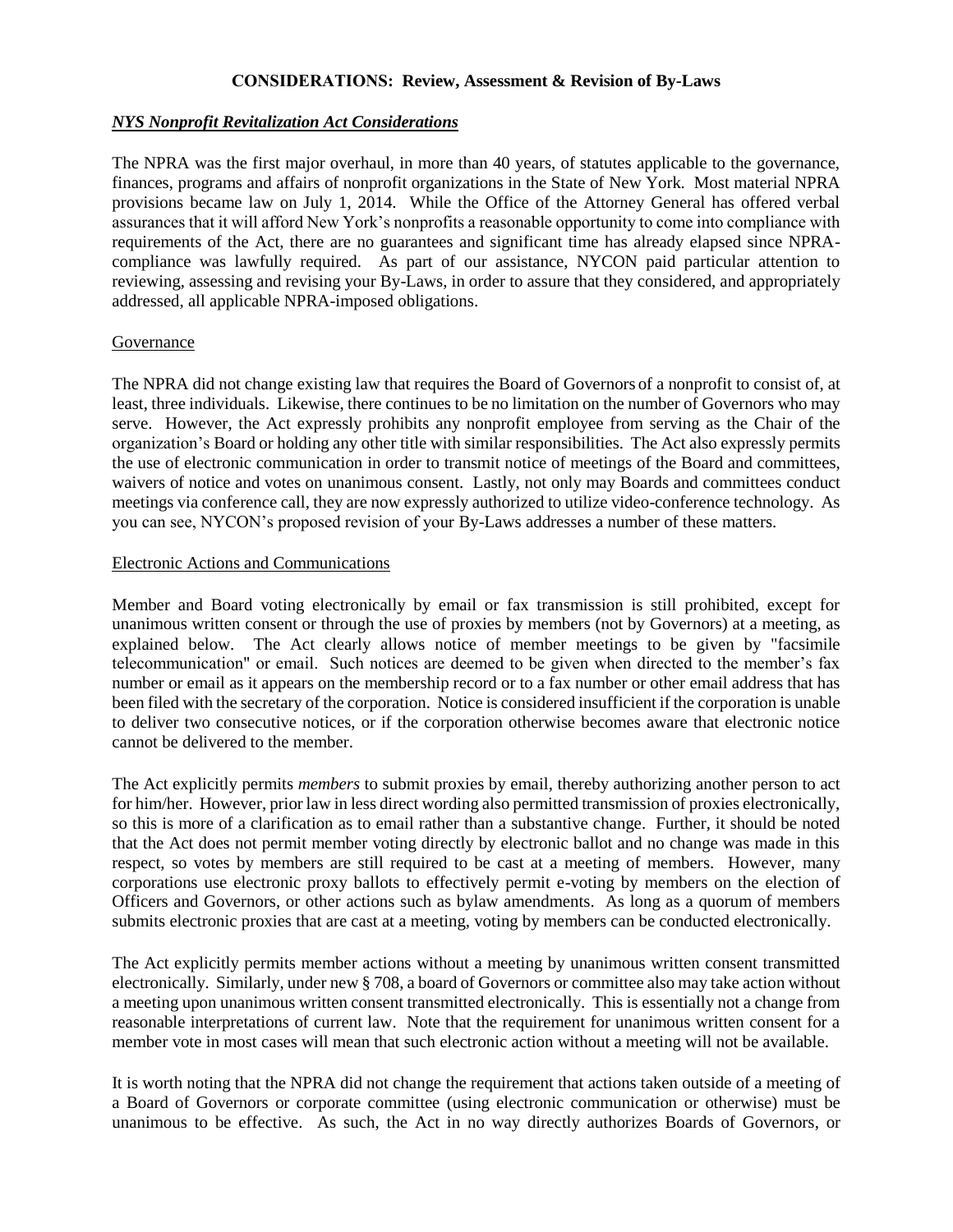committees, to "vote by e-mail". Rather, Boards and committees may simply rely on e-mail as a means by which they can authorize a particular action by unanimous consent. In order to authorize a given measure on unanimous consent, all Governors or committee members must still unanimously support its adoption based on participation of the "Entire Board" or every member of the committee, as appropriate.

## Statutory Definitions

For purposes of this Memorandum, all new definitions established by the NPRA are set forth in quotation marks. Of these new definitions, some relate to governance matters, such as newly-established distinctions between "Committees of the Board/Corporation" (each addressed below) while others confirm long-held understandings of various frequently employed terms such as, "Entire Board" (also, see below). However, most consequential new definitions are applicable to the disclosure, review and authorization of conflicts of interest and responsibilities relative to fiscal oversight and none are more important than that of "Independent Director."

- *Independent Director.* Of all new definitions, the most relevant for most nonprofits is that of "Independent Director." In an effort to assure appropriate, uncompromised Director oversight with respect to important governance matters, the NPRA limits approval of certain actions solely to "Independent Directors." A Governor can only qualify as an "Independent Governor" if he/she, within the last 3-years, was neither employed by, received more than \$10,000 in compensation from, nor has/had a substantial financial interest in any entity that made material payments to, or received payments from, the nonprofit or has/had a "Relative" who did. Our revision of your By-Laws not only addresses the necessity and responsibilities of "Independent Governors" in our proposed Statutory Compliance Article, but stipulates the statutory definition of the term and even offers a quick 6-question test to determine whether an individual qualifies as an "Independent Governor" in Attachments addressing Definitions and Conflicts Disclosure.
- *Entire Board.* In an effort to assure that there is no confusion with respect to the number of Governors that may be required to authorize particular actions, the NPRA adds statutory definition to the term "Entire Board." According to statute, the term "Entire Board" means "the total number of Directors entitled to vote which the Corporation would have if there were no vacancies." The Act further provides that when a nonprofit's By-Laws specify a range between a minimum and maximum number of Governors, the "Entire Board" shall be interpreted to mean "the number of Directors within such range that were elected as of the most recently held election of Directors."
- Committee of the Board" & "Committee of the Corporation. The NPRA provides that nonprofits may now establish and maintain only two types of committees. The first type is a "Committee of the Board," which must be comprised solely of Governors and, with the consent of the Board, can be afforded authority to bind the nonprofit with respect to certain matters. The second type is a "Committee of the Corporation," which may include Governors and Non-Governors. As part of our assistance, NYCON has suggested and/or modified committee charges to account for these new distinctions.

Given the extensive number of new statutory definitions, NYCON determined that it would be best to reference the application of all such terms in your By-Laws, but to provide actual definitions in an attachment. Reference to the use of these definitions is found in a proposed new Article termed "Statutory Compliance," with the definitions, themselves, stipulated in a suggested Appendix.

## Conflict of Interest Policies, Procedures & Related Disclosure Obligations

Of all topics addressed by the NPRA, none required more changes to nonprofit governance documents, and related policies and procedures, than those related to conflicts of interest, particularly "Related Party Transactions" (another new statutory definition). The Act takes such a hard stance against Board of Governor-level conflicts that there is now a statutory presumption that any such transaction is invalid and,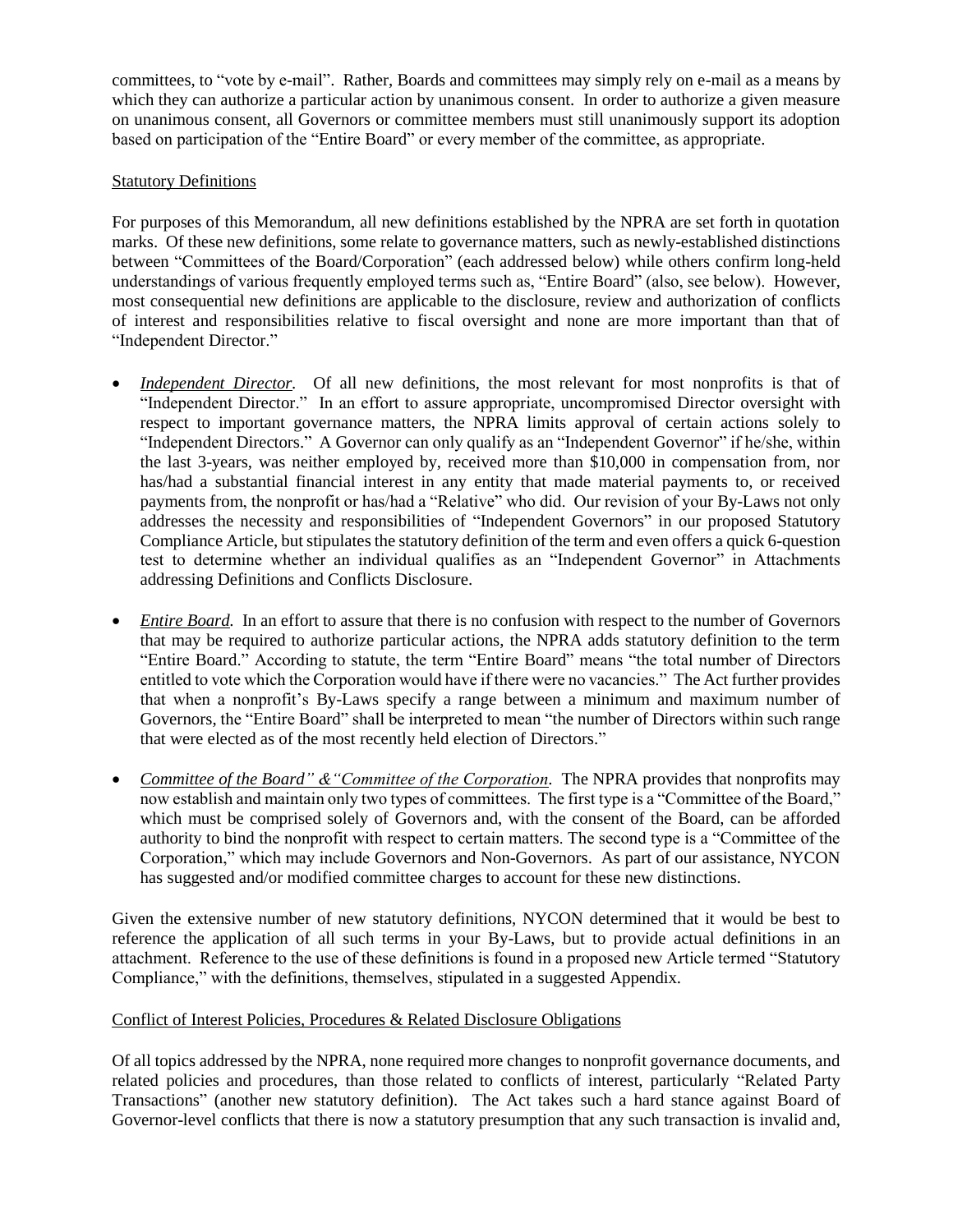as such, unenforceable, unless it is properly determined that the transaction is fair, reasonable and in the best interest of the nonprofit. The term "Related Party," itself, is broadly-defined, not only including Governors, but also "Key Employees," "Relatives" and businesses owned by any of the foregoing.

Pursuant to the NPRA, should a Related Party have an interest in a proposed transaction involving the nonprofit, for the transaction to be properly authorized, the Related Party must first, in good-faith, selfdisclose all material facts concerning his/her interest and then refrain not only from voting on the transaction, but from participating in deliberations or even attempting to influence outcomes (such obligations are specifically considered to extend to, and cover the review and authorization, of executive compensation). When evaluating any such Related Party Transaction, the Act further expressly requires the nonprofit to consider alternative non-conflicted transactions; approve the transaction by no less than a majority vote; and, contemporaneously document the basis for approval.

The Act expressly authorizes the Office of the Attorney General to bring an action to enjoin, void or rescind any Related Party Transaction (actual or proposed) that violates any provision of the law or that was otherwise unreasonable or not in the best interests of the organization at the time that the transaction was approved. Moreover, the Attorney General's Office is empowered to seek other relief, including restitution, removal of Governors or Officers, or, in the case of willful and intentional misconduct, payment of an amount up to double the amount of any benefit improperly obtained.

### Conflicts of Interest & Related Party Transactions Policy

While it has long been a recognized good governance practice for nonprofits to adopt, and require compliance with, written conflicts of interest policies, the NPRA codified the practice by requiring all nonprofits adopt written conflicts of interest policies, which must adhere to a number of expressly stipulated requirements. In order to assure that your organization has a conflict of interest policy that fully conforms with statutory requirements, particularly those applicable to "Related Party Transactions," NYCON suggests the adoption of a new "Conflicts of Interest and Related Party Transactions Policy," which is referenced in our proposed "Statutory Compliance" Article and set forth in an appendix.

Our recommended "Conflicts of Interest and Related Party Transactions Policy" conforms with all applicable NPRA requirements as follows:

- i. identifying procedures for disclosing, addressing, and documenting conflicts;
- ii. restricting the ability of conflicted parties unduly influence decision-making;
- iii. defining circumstances that could constitute a conflict;
- iv. stipulating documentation procedures; and,
- v. establishing protocols for audit-related conflicts disclosure.

### Annual Potential Conflicts Disclosure Statements

As mentioned above, as part of their conflicts of interest polices, nonprofits must address proactive disclosure obligations. More specifically, the NPRA requires each Governor, prior to initial election and annually thereafter, to sign and submit a written statement identifying, to the best of his/her knowledge:

- i. any entity of which the Governor is an officer, Governors, member, owner or employee and with which the nonprofit has a relationship; and,
- ii. any transaction in which the nonprofit is a participant and the Governor might have a conflicting interest.

In an effort to comply with this NPRA-disclosure obligation, NYCON has suggested the utilization of a comprehensive "Code of Ethical Conduct & Annual Potential Conflicts Disclosure Statement," again, referenced in our proposed "Statutory Compliance" Article and provided in an appendix. While Governors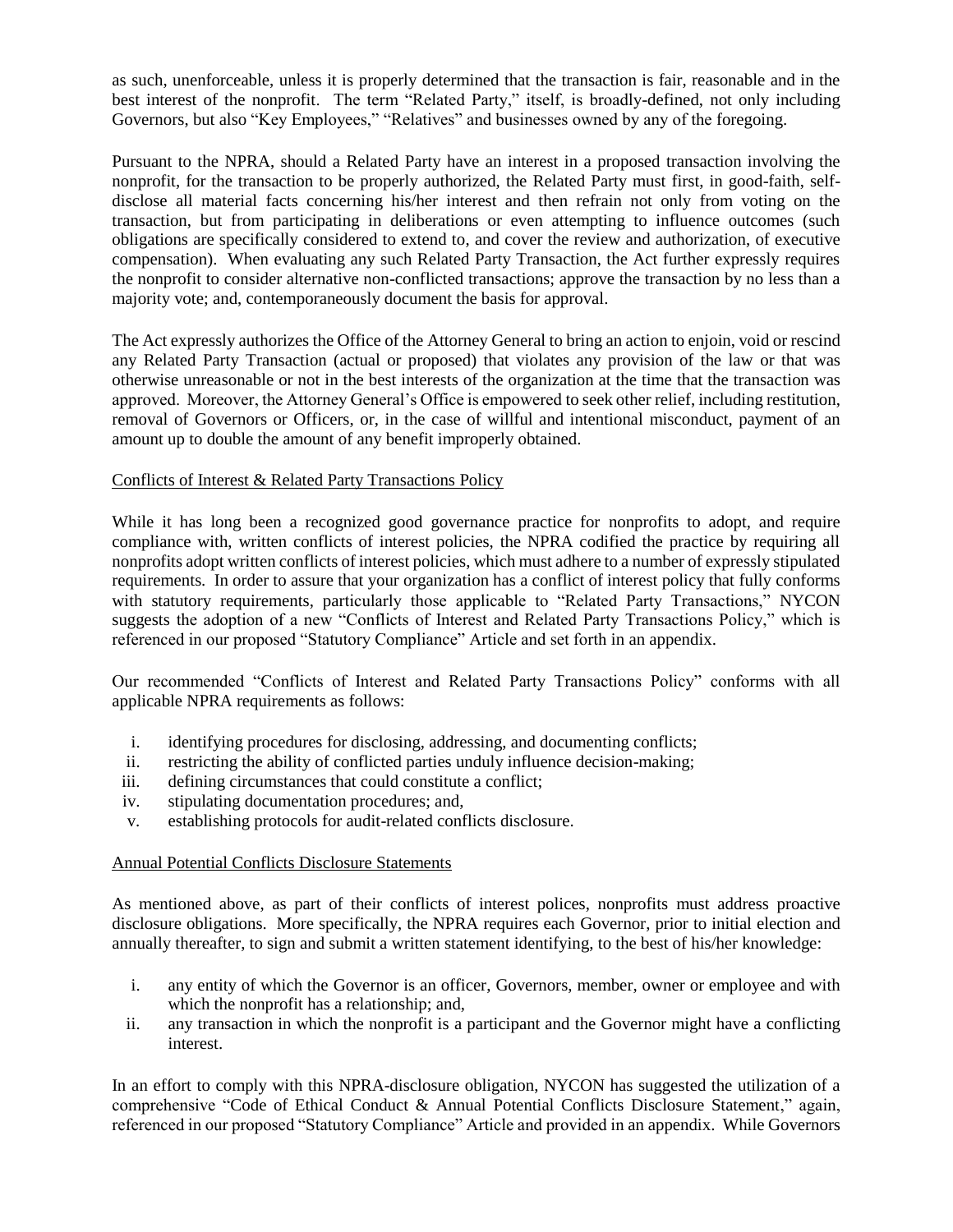are not statutorily-required to execute a Code of Ethical Conduct, NYCON has long considered reliance on such codes of conduct to be a best practice. By combining this Code with mandated Conflicts Disclosure Statements, a nonprofit can ensure that all Governors are annually reminded of their ethical obligations. We also note that the Conflicts Disclosure Statement, itself, contains a handy two-page questionnaire that can be used to confirm whether a Governor or Officer would properly be considered an "Independent Governor."

## *Other Material Considerations*

## Indemnification & Insurance

The NPCL has long expressly authorized nonprofits indemnify their Governors, Officers, employees and volunteers from liabilities associated with their service to the organization and to purchase insurance coverage necessary to back-up this obligation. By "indemnifying" all such individuals, the nonprofit essentially agrees to assume the financial burden of any damages suffered, and any related legal costs that they may incur, as a consequence of good-faith efforts to advance the interests of the organization. The associated cost of such indemnification is generally guaranteed by advance purchase of appropriate Directors and Officers ("D&O") liability insurance coverage, which essentially transfers the risk of financial harm from the nonprofit to an insurance carrier.

The indemnification of Governors, Officers, employees and/or volunteers and the authorization and procurement of related D&O liability insurance coverage is amongst the most important of matters to be considered by a Board of Governors in the proper management of a nonprofit's affairs. In an effort to assure that your organization guarantees appropriate indemnification, secures necessary insurance coverage and, importantly, has comprehensive policies and procedures in place should an event triggering questions as to indemnification ever arise, NYCON suggested a comprehensive "Indemnification and Insurance Policy," which affords your organization the measure of protection that it deserves.

# **AMENDMENT OF BY-LAWS: Approval/Notification & Procedure**

# *Approval/Notification*

Unless otherwise required by a self-imposed restriction found in its Certificate of Incorporation, as may be amended and/or applicable contractual obligations (all NYS-funded nonprofits should carefully research this potential concern, although it would seem inapplicable, here), no nonprofit is required to obtain any form of external approval in order to amend, modify or repeal its By-Laws. In this regard, the Office of the Attorney General need not approve, or even receive notification of, amendments to a nonprofit's By-Laws.

While nonprofits are not required to obtain the approval of the Internal Revenue Service in order to amend By-Laws, the IRS must be notified of any amendment that is "structural or operational" in nature. Most nonprofits submit such notification by reporting amendments as part of their annual IRS Form 990 filings. In this regard, Part VI, Line 4 of the Form 990 asks whether a nonprofit has made any "significant" changes to its governance documents. Smaller nonprofits—those only required to submit the Form 990-N postcard filing—are not expressly obligated to notify the IRS of amendments to their By-Laws, but may do so by writing to the Exempt Organizations Determination Office, P.O. Box 2508 Cincinnati, Ohio 45201.

# *Procedure*

NYCON trusts that we have produced a revised set of By-Laws that both fully comply with all applicable legal requirements and account for the specific needs of your organization. Nevertheless, it is essential that your organization be cognizant of the fact that our suggested By-Laws cannot be adopted, in whole, or in part, without specific adherence to mandates imposed by your current By-Laws. In order to properly adopt